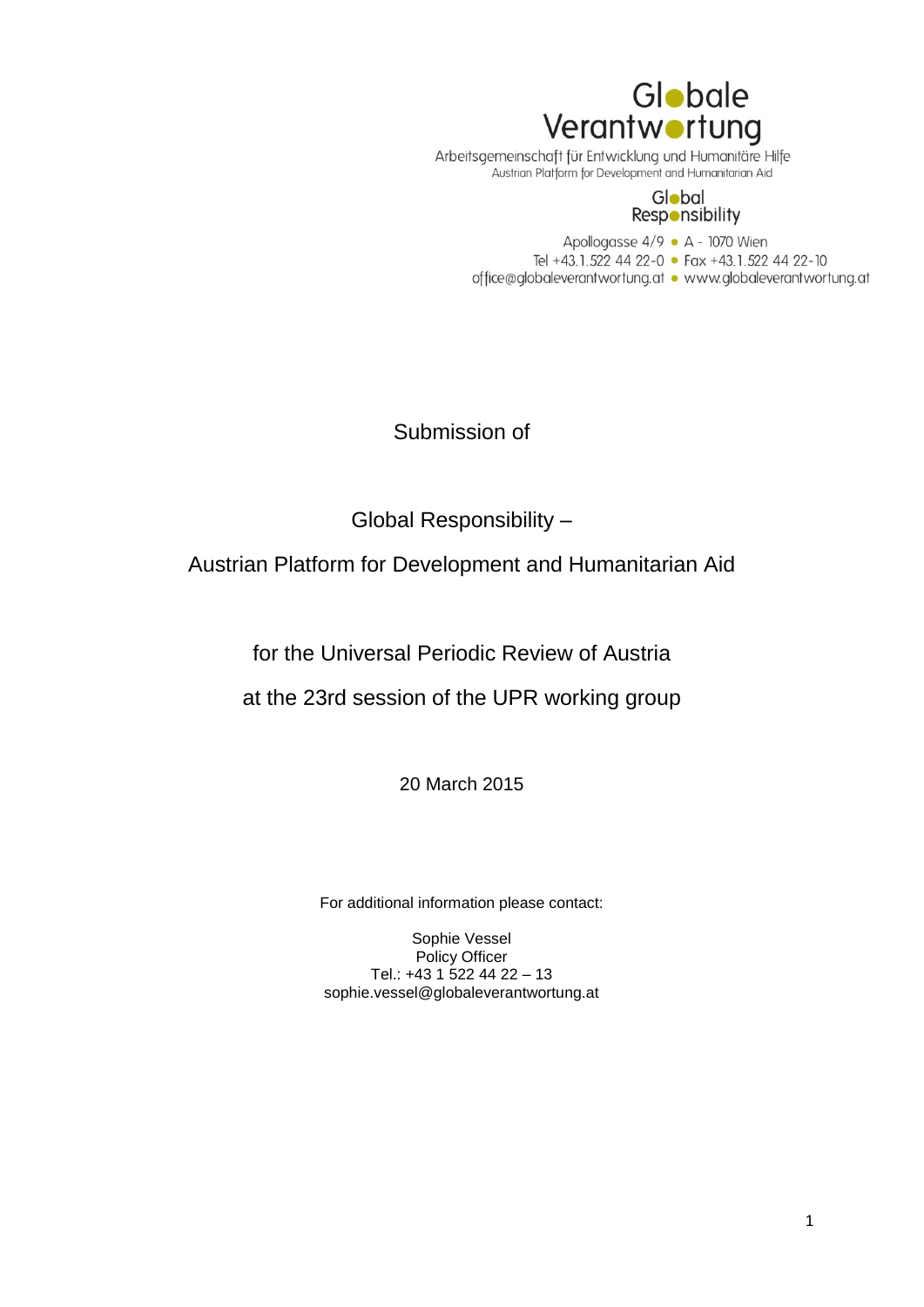# **I. Introduction**

1. Global Responsibility, the Austrian Platform for Development and Humanitarian Aid, is an umbrella organisation of 39 member organisations, active in the fields of development cooperation, development education and policy work as well as humanitarian aid. In 2008, Global Responsibility has taken over the agendas of two former umbrella organisations. The platform is active in policy work, advocacy and lobbying as well as public relations and provides services for its member organisations. Global Responsibility has already written a submission for the first Universal Periodic Review (UPR) of Austria. The submission at hand has been compiled in cooperation with member organisations. It analyses the state of affairs of Austrian Development Cooperation (ADC) and Humanitarian Aid with regard to human rights and compliance with the international human rights obligations.

## **II. Short summary**

2. During the first UPR in 2011, Austria received one specific recommendation on development cooperation (93.33) to bring Official Development Assistance (ODA) up to the internationally committed 0.7 per cent of GNI. However, Austrian ODA remained low and since 2011 the Austrian country programmable aid budget has suffered from severe and continuous cuts. In addition, the shortcomings in structure, coordination and coherence lead to a reduced effectiveness in Austria's efforts to support poverty eradication and decent living conditions of people in developing countries. Humanitarian aid also remains underfunded and fragmented.

3. The human rights based approach including the inclusion and the support of the most vulnerable and marginalised groups and the adequate participation of civil society is not consistently applied throughout all ODA activities. Policy coherence for development is not ensured through adequate mechanisms.

4. In conclusion, Austria is not fulfilling its international human rights obligations regarding the right to development and other rights such as the right to food, the right to education and the right to health in developing countries as well as human rights principles such as nondiscrimination and participation.

# **III. Legal and institutional frame**

5. The legal framework for ADC is the Federal Development Cooperation Act of 2002, amended in 2003<sup>1</sup>. It enshrines amongst others the promotion of human rights<sup>2</sup> as one of the main objectives of ADC. The central development policy positions and the strategic framework are defined in Three-Year Programmes on Austrian Development Policy. ADC is implemented by the Austrian Development Agency (ADA), several ministries and other public actors.

6. The guiding principle concerning policy coherence for development is formulated as follows: 'The Federal Government, in the fields of policy it pursues that may have effects on

1

<sup>1</sup> Entwicklungszusammenarbeitsgesetz inkl. EZA-Gesetz-Novelle 2003, BGBl 65/2003.

<sup>&</sup>lt;sup>2</sup> Ibidem: Section 1, Para 3.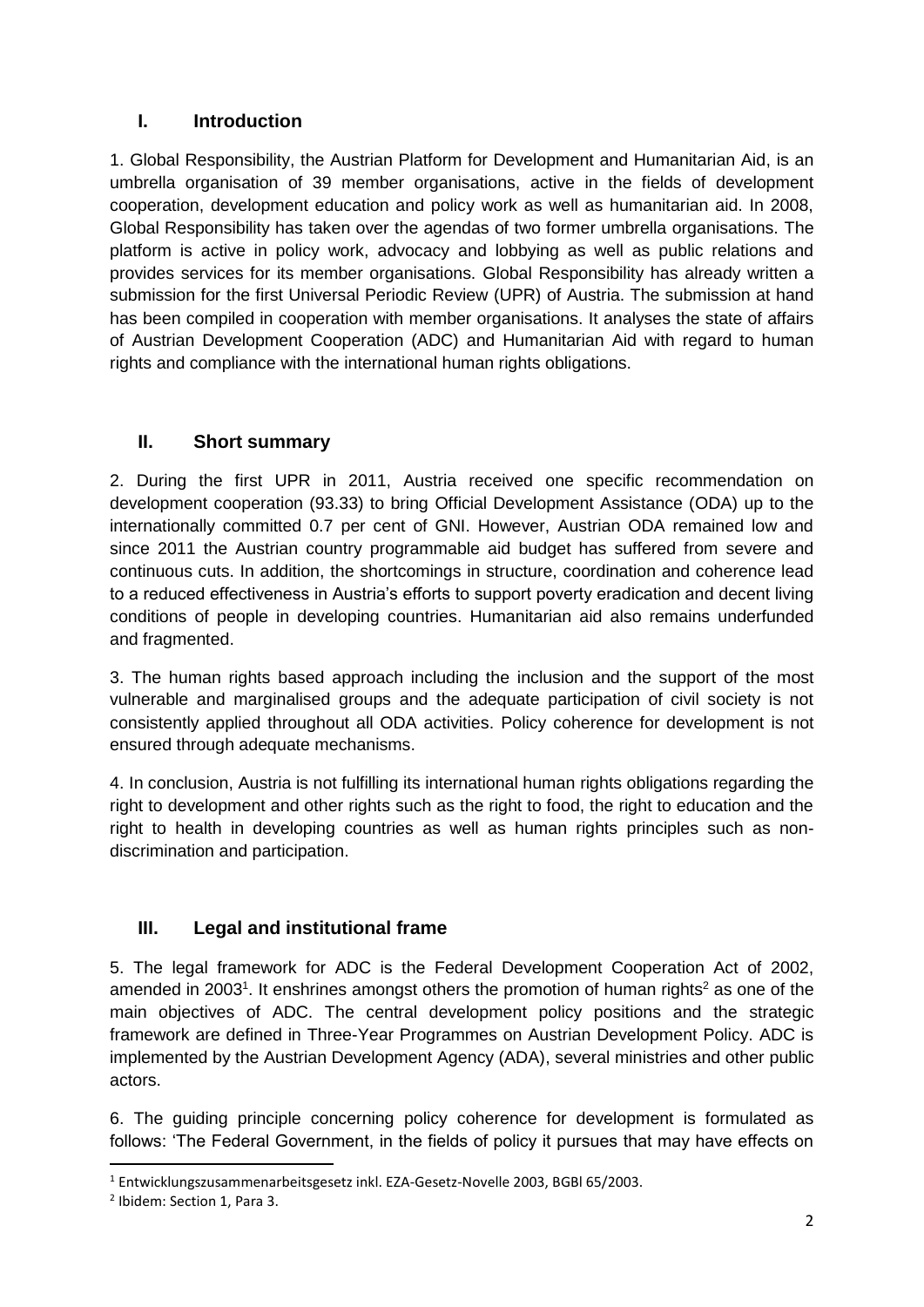developing countries, shall take into consideration the objectives and principles of development policy.'<sup>3</sup> . Overall responsibility for implementation lies with the respective Federal ministry; the Minister for Europe, Integration and Foreign Affairs is responsible for coordination of international development cooperation<sup>4</sup>.

# **IV. Implementation of international human rights obligations**

7. Article 2 (1) of the International Covenant on Economic, Social and Cultural Rights stipulates 'international aid and cooperation' as a means for realizing economic, social and cultural rights through the member states. In order to benefit from international aid and cooperation, however, developing countries require support from countries like Austria.

8. In the course of the first UPR Austria received the recommendation to bring Official Development Assistance (ODA) up to the internationally committed 0.7 per cent of Gross National Income (GNI). The work programme of the Austrian government for 2013 to 2018<sup>5</sup> foresees a concrete, time-bound roadmap – a step which was also recommended by the OECD Development Assistance Committee  $(DAC)^6$  – and a statutory basis on how to reach 0,7%. However, no further steps to implement this decision have been taken and the Austrian share of ODA further declined to 0.27%<sup>7</sup>. Further cuts in the budget for bilateral programmable aid are foreseen for 2016.

9. The work programme also defines the yearly budget for the Foreign Disaster Relief Fund with 20 Mio. Euro, but this increase did not take place. The fund continues to be poorly endowed with 5 Mio. Euro. The general net disbursements for humanitarian aid remain low in relation to other OECD countries (14.12 Mio. USD in 2011, 14.62 Mio. USD in 2013)<sup>8</sup>.

10. Debt relief, refugee and imputed student costs continue to be a significant component of Austrian ODA which inflates the overall amount of aid as well as distorts the ranking of recipient countries (hardly any focus countries of ADC under the top ten)<sup>9</sup>. The share of 23% of Austrian ODA going to Least Developed Countries (LDCs) remains much lower than the DAC average of 40%<sup>10</sup>. In 2012, Austria provided only 0.06% of its GNI to LDCs<sup>11</sup>, far less than the UN-goal of 0.15-0.20% goal. Similarly, the share of country programmable aid remains with 14.5% much below DAC average of  $55\%^{12}$ .

**.** 

<sup>5</sup> Republik of Austria: [Work programme of the Austrian Federal Government 2013-2018,](https://www.bka.gv.at/DocView.axd?CobId=53588) 2013: p. 75.

<sup>7</sup> OECD-Website: [Total flows by donor:](http://stats.oecd.org/Index.aspx?QueryId=63165) Donor: Austria, Amount type: current prices (2013).

<sup>9</sup> See also CONCORD[: AidWatch2014,](http://www.globaleverantwortung.at/images/doku/aidwatch_2014.pdf) p. 29.

<sup>&</sup>lt;sup>3</sup> Ibidem: Section 1, para 5.

<sup>4</sup> Ibidem: Section 28.

<sup>6</sup> DAC: Review of the Development Co-Operation policies [and programmes of Austria: The DAC's main findings](http://www.keepeek.com/Digital-Asset-Management/oecd/development/oecd-development-co-operation-peer-reviews-austria-2015/the-dac-s-main-findings-and-recommendations_9789264227958-3-en#page1)  [and recommendations,](http://www.keepeek.com/Digital-Asset-Management/oecd/development/oecd-development-co-operation-peer-reviews-austria-2015/the-dac-s-main-findings-and-recommendations_9789264227958-3-en#page1) December 2014: Recommendation 3.1.

<sup>8</sup> OECD-Website: [Total flows by donor:](http://stats.oecd.org/Index.aspx?QueryId=63165) Donor: Austria, Amount type: current prices.

<sup>&</sup>lt;sup>10</sup> DAC: [Targeting ODA towards countries in greatest need,](http://www.oecd.org/dac/externalfinancingfordevelopment/documentupload/DAC%282014%2920.pdf) Apr. 2014, p. 14: Table A2.1.

<sup>11</sup> OECD-Website: [Austria should set timeframe for 0.7% development aid target, says OECD,](http://www.oecd.org/newsroom/austria-should-set-timeframe-for-07-development-aid-target.htm) 2015.

<sup>12</sup> OECD-Website: [Country Programmable Aid:](http://webnet.oecd.org/dcdgraphs/CPA_donor/) DAC countries total and Austria.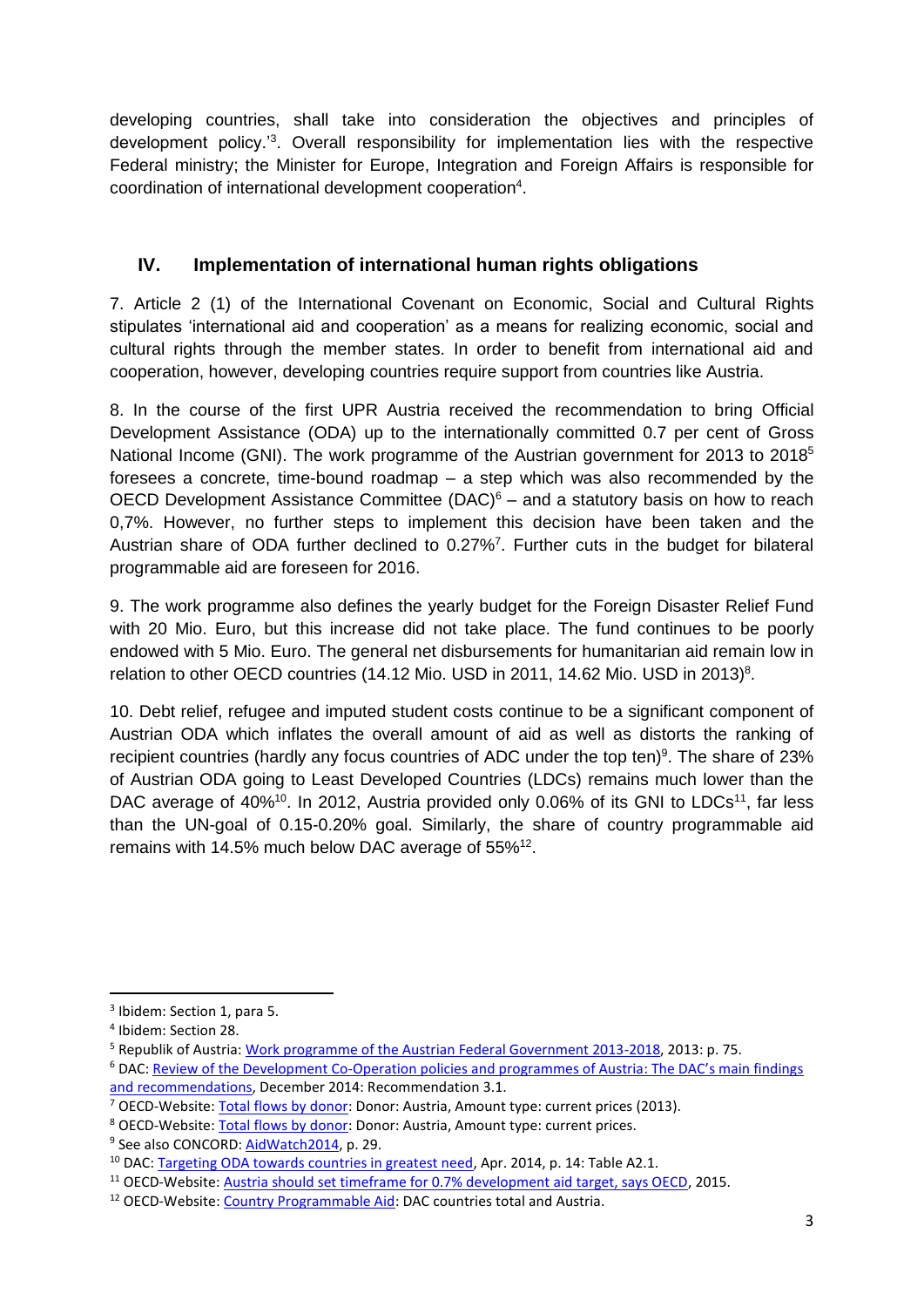Recommendations:

- Implement the work programme of the Austrian government and thus the commitment to spend 0.7 per cent of GNI for ODA and increase the budget for humanitarian aid
- Establish a binding financing framework which allows for multi-annual budgetary planning
- Reverse the declining trend of ODA going to LDCs and fulfill the UN-target by providing  $0.15$ -0.20% of GNI to LDC<sup>13</sup>
- Increase the budget of the Foreign Disaster Relief Fund and establish a legal foundation

## **V. Quality of Austrian Development Cooperation and Humanitarian Aid**

11. To effectively implement Austria's international human rights obligations, development cooperation and humanitarian aid have to be implemented in a well coordinated, coherent and strategic way. In addition to the legal basis of policy coherence for development as a guiding principle in the Federal Development Cooperation Act of 2002 (amended in 2003), the work programme of the Austrian government for 2013 to 2018 defines the aim as strengthening development cooperation as a responsibility of the whole government. To reach this aim, development cooperation shall be realised as a coherent, whole-ofgovernment responsibility<sup>14</sup>.

12. Currently, such an overall strategy is not applied. ADC continues to suffer from fragmentation as well as a lack of a long term inter-institutional strategy and coordination of all involved stakeholders. The advisory council's role and mandate is not clear, nor the selection criteria for its members. Reporting to and decision making at the parliament is limited (mainly to decisions on IFIs) and often delayed. There is only a relatively powerless sub-committee on development policy.

13. The broad consultation of stakeholders for the elaboration of the Three-Year Programme for 2016 to 2018 which according to the Federal Ministry of Europe, Integration and Foreign Affairs (MFA) shall be an overall strategy shows efforts to address some of these challenges. However, the outcomes of this process, the degree of improvement and therefore the effect of participation have yet to be proven. The fact that the Ministry of Finance and the Austrian Development Bank have already determined their own strategies until 2017 makes the task difficult.

14. Humanitarian aid continues to be fragmented. A first positive step towards harmonization and coordination has been made with the formation and regular meetings of an interministry-platform for humanitarian aid in which NGOs are participating. However, the general structural weakness is still present and there are no intentions for change visible. Funding decisions in case of disasters are ad-hoc and seem to be driven rather by political, financial or media pressure than by real needs and capacities on the ground.

1

<sup>&</sup>lt;sup>13</sup> In line with [DAC HLM Final Communiqué,](http://www.oecd.org/dac/OECD%20DAC%20HLM%20Communique.pdf) Dec. 2014, para 8.

<sup>&</sup>lt;sup>14</sup> Republik of Austria[: Work programme of the Austrian Federal Government](https://www.bka.gv.at/DocView.axd?CobId=53588) 2013-2018, 2013; p. 75.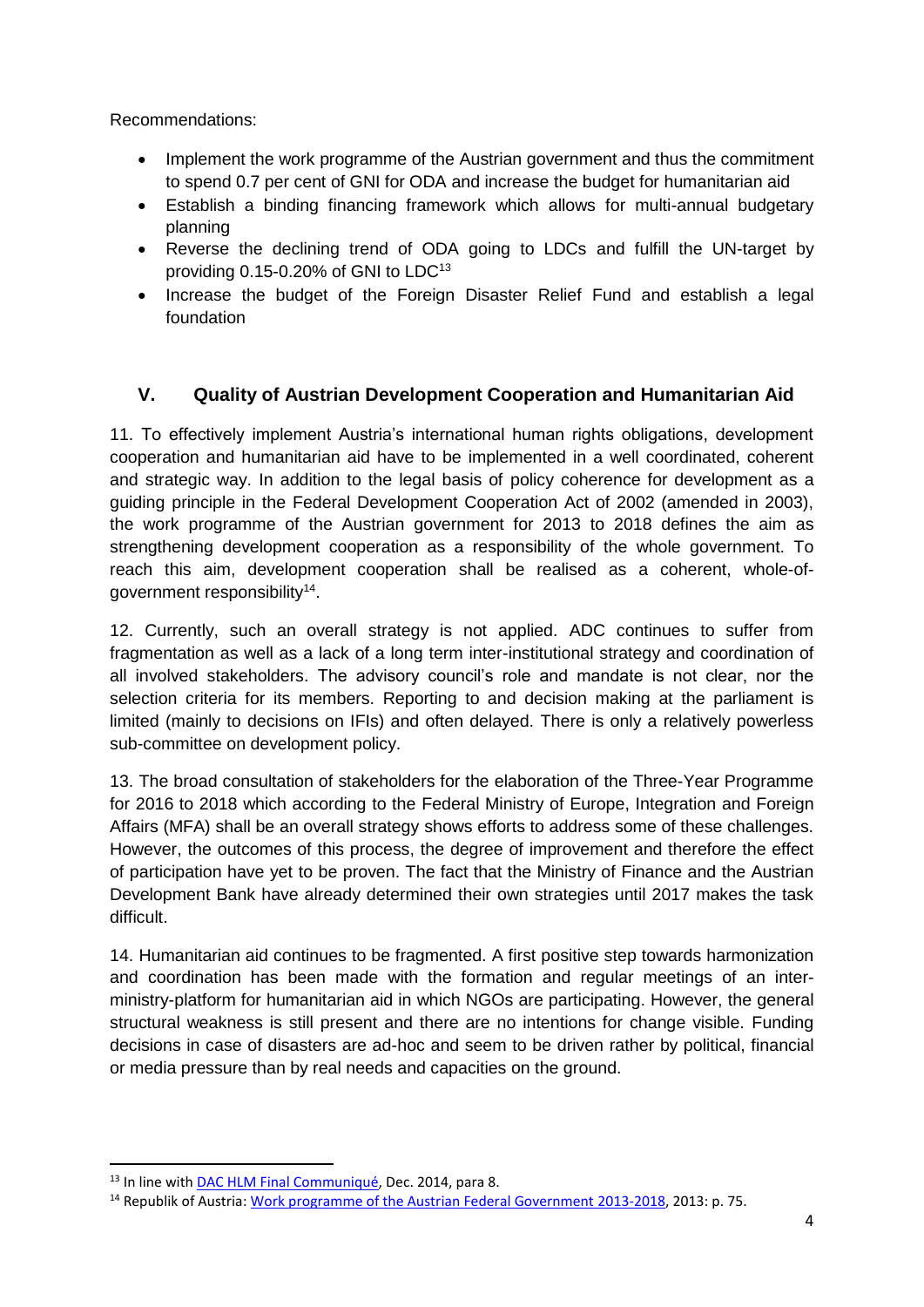Recommendations:

- Bundle and strengthen the competences for development cooperation and policy at one focal point
- Develop a coherent overall strategy for all actors of ADC in line with the goals of the Post-2015 Agenda
- Renew the advisory council (criteria for membership, clear mandate and transparency), strengthen the role of the parliament and upgrade the sub-committee on development policy to a standing parliamentary committee
- De-bureaucratize and structurally improve humanitarian aid based on internationally recognized humanitarian principles

## **VI. Policy coherence for development**

15. Many Austrian policies and politics for example in the areas of climate change, the promotion of exports, tax evasion, trade or activities of Austrian companies abroad have impacts on especially economic and social rights in other countries and sometimes run contrary to Austrian efforts of development cooperation and policy. Therefore, improved efforts are necessary to further strengthen Austrian policy coherence for development.

16. The DAC Peer Review of 2014 finds that clear procedures, mechanisms and adequate human resources are not in place for the MFA to ensure policy coherence for development effectively, that Austria does not have a clear approach to addressing policy incoherence and that Austria lacks the institutional mechanisms or capacity to measure, monitor, analyse and report the impact of its domestic and foreign policies on development<sup>15</sup>.

17. Regarding the activities of Austrian companies abroad, the UN Committee on Economic, Social and Cultural Rights (CESCR) expresses concern about "the lack of oversight over Austrian companies operating abroad with regard to the negative impact of their activities on the enjoyment of economic, social and cultural rights in host countries"<sup>16</sup>. The CESCR was also concerned that Austria's "agriculture and trade policies, which promote the export of subsidized agricultural products to developing countries, undermine the enjoyment of the right to an adequate standard of living and the right to food in the receiving countries"<sup>17</sup>.

Recommendations:

**.** 

- Establish an effective mechanism to monitor policy coherence for development and address incoherencies
- Implement the recommendation by the CESCR to establish appropriate laws and regulations, together with monitoring, investigation and accountability procedures to set and enforce standards for the performance of corporations

<sup>&</sup>lt;sup>15</sup> DAC: Review of the Development Co-Operation policies and programmes of Austria: The DAC's main findings and recommendations, December 2014: Paras 2-4.

<sup>16</sup> CESCR: [Concluding observations on the fourth periodic report of Austria,](http://tbinternet.ohchr.org/_layouts/treatybodyexternal/Download.aspx?symbolno=E%2fC.12%2fAUT%2fCO%2f4&Lang=en) E/C.12/AUT/CO/4, 2013: Para 12.

<sup>&</sup>lt;sup>17</sup> CESCR: Concluding observations on the fourth periodic report of Austria, E/C.12/AUT/CO/4, 2013: Para 11.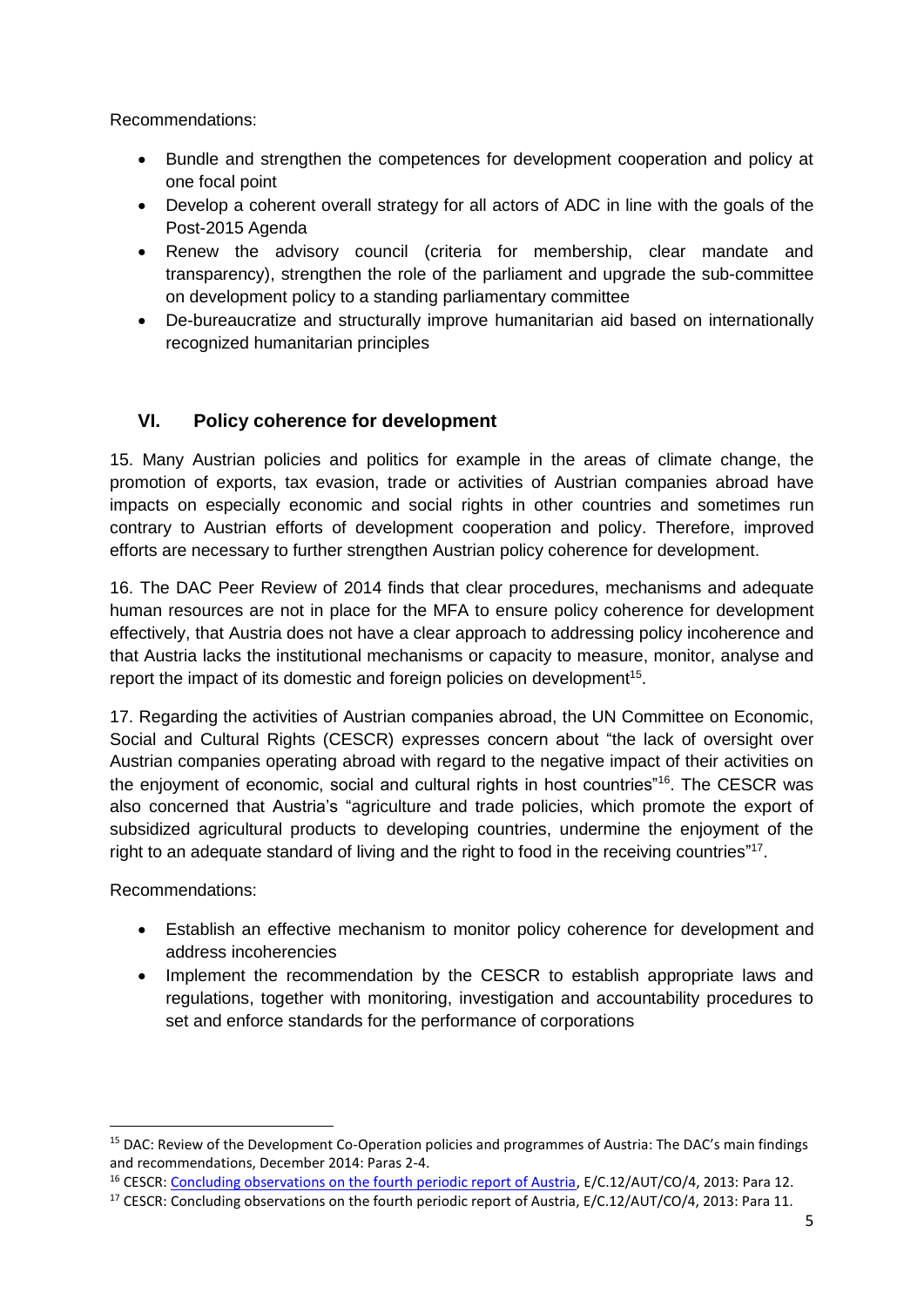## **VII. Human rights based approach in Austrian Development Cooperation**

18. The human rights based approach is mentioned in the Three-Year Programme of 2013- 2015<sup>18</sup>, but this turned out to be insufficient to mainstream the approach in all programmes of the ADA and other actors of ADC. Development and humanitarian NGOs currently advocate for the inclusion of the approach as a cross-cutting issue in the next Three-Year Programme as it is not yet implemented by all public stakeholders.

19. According to a parallel report to Austria's 5th State Report on Economic Social and Cultural Rights by Austrian NGOs, some projects co-financed by the ADA and the Austrian Development Bank even have negative impacts. The report states that these projects are financed and administered by complex structures involving donor consortia, International Financial Institutions and a private fund<sup>19</sup>. In view of reported violations of economic, social and cultural rights the CESCR calls upon Austria "to adopt a human rights-based approach to its policies on official development assistance" including human rights impact assessments, a monitoring mechanism, remedial measures and a complaint mechanism<sup>20</sup>.

Recommendations:

- Implement the recommendations of the CESCR to adopt a human rights-based approach to Austrian policies on official development assistance including human rights impact assessments, a monitoring mechanism, remedial measures and a complaint mechanism
- Define the human rights based approach as a cross-cutting issue of ADC to be reflected in results of all ODA activities and policies
- Treat inclusion, participation, non-discrimination and equality as inherent aspects of development cooperation and humanitarian aid

#### **Participation of Austrian civil society**

20. Civil society is – at least partly – invited to participate in consultation processes concerning the establishment of various strategies including regional strategies, the Three-Year Programme for 2016 to 2018 or the Strategy of the Ministry of Finance for the International Financial Institutions. Unfortunately, the Standards for Public Participation<sup>21</sup> (adopted by the Council of Ministers in 2008) are not fully implemented. Instead, there is a lack of transparency and information (for example on rules when which stakeholders are invited, on how much room for change exists or why feedback is or is not taken up).

Recommendation:

**.** 

• Implement the Standards for Public Participation, ensuring inclusion of and accessibility for all relevant stakeholders

<sup>18</sup> [Three-Year-Programme of 2013-2015.](http://www.entwicklung.at/uploads/media/ThreeYearProgramme_13-15_02.pdf)

<sup>&</sup>lt;sup>19</sup> Parallel Report on Austria's Extraterritorial State Obligations on ESCR to Austria's 5th State Report, 2013.

<sup>&</sup>lt;sup>20</sup> CESCR: Concluding observations on the fourth periodic report of Austria, E/C.12/AUT/CO/4, 2013: Para 11.

<sup>&</sup>lt;sup>21</sup> Austrian Federal Chancellery, Austrian Federal Ministry of Agriculture, Forestry, Environment and Water Management[: Standards of public participation,](http://www.partizipation.at/standards_pp.html) 2008.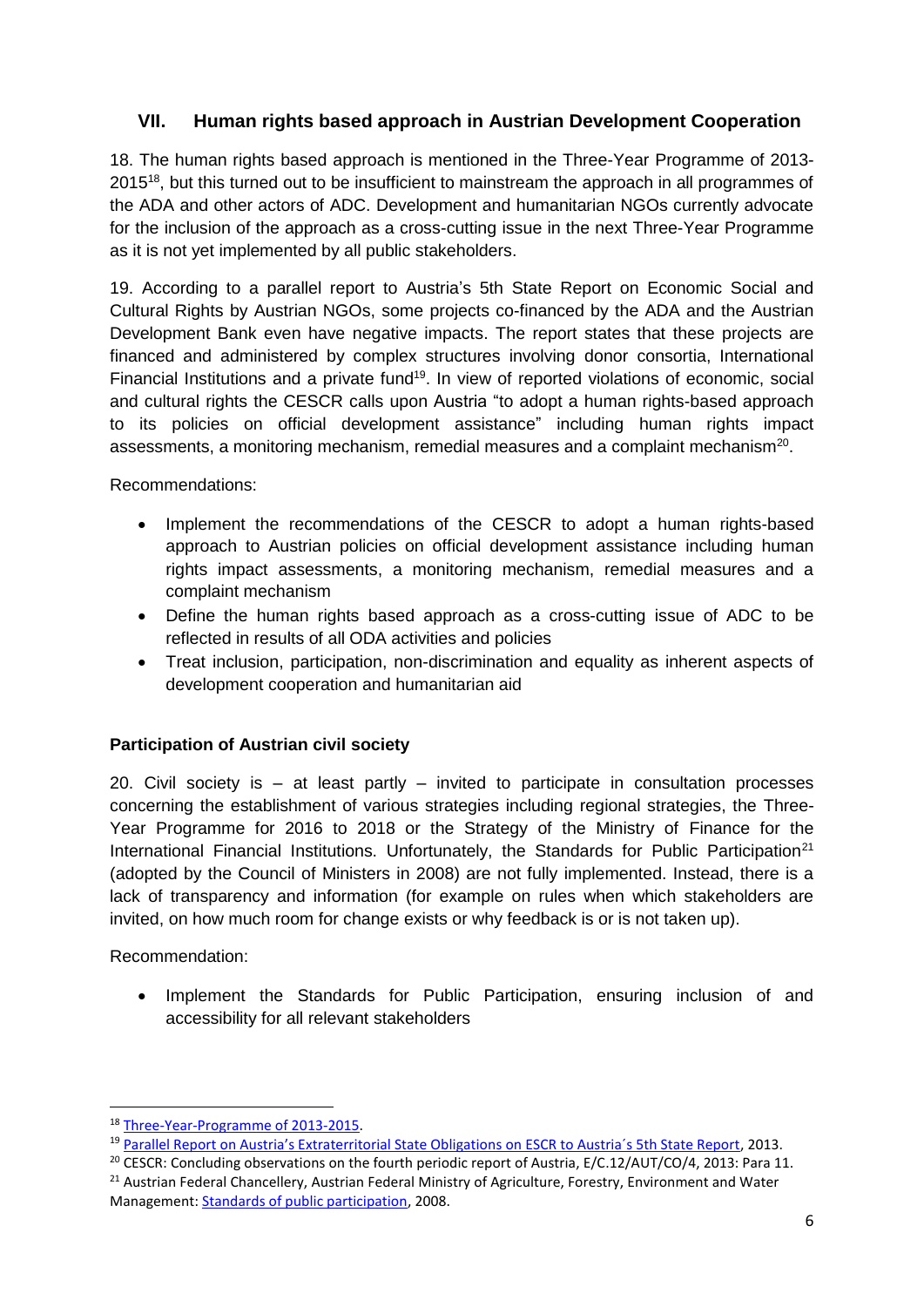21. A human rights based approach includes the focus of development cooperation on the most vulnerable and marginalised groups of a society. Women, children and persons with disabilities are among these groups.

### **Women**

22. Reporting on gender in ADA programmes in annual reports of Austrian development cooperation has improved. Furthermore, an evaluation of the ADA gender policy was carried out in 2012<sup>22</sup>. It is also welcomed that an ambitious benchmark of 75% for ADA gender budgeting has been set in the federal budget of 2014/2015<sup>23</sup>. However, in reality the percentage of gender relevance is decreasing due to budget cuts and programmatic shifts (away from Central America, more focus on business). Gender mainstreaming and the publication of gender markers are limited to ADA programmes, but not applied for all of Austria's ODA.

Recommendations:

- Implement the recommendations of the gender evaluation, especially the development of new tools and application to all bilateral aid
- Extend public Austrian reporting on gender equality to overall bilateral (by sector allocable) ODA, like in the DAC reports on Gender Equality

## **Children**

23. Austria strengthened its commitment to implement children's rights in ADC through an explicit reference in the current Three-Year Programme and by updating the focus paper "Children as partners in ADC" on children's rights in 2014<sup>24</sup> . In these and other documents Austria expresses its commitment to the following principles: Children are to be taken seriously as partners and have a right to participate. Children's rights shall be mainstreamed. Children and youth have to be a specific target group of the ADC. However, these commitments are not sufficiently implemented.

Recommendations:

- Ensure mainstreaming of children's rights and participation of children in programme development, strategy processes and all phases of the project cycle
- Support projects and programmes targeting children and youth as a vulnerable group
- Take sustainable structural measures (e.g. focal points for children in the MFA and ADA, trainings for the ADA coordination offices)

#### **Persons with disabilities**

24. Since the last UPR of Austria, which included an explicit reference to persons with disabilities and poverty<sup>25</sup>, steps have been taken to better include persons with disabilities in

**.** 

<sup>&</sup>lt;sup>22</sup> [Evaluation of the Austrian Development Cooperation \(ADC\) Gender Policy between 2004](http://www.oecd.org/derec/austria/Final%20Evaluation%20Report%20GENDER.pdf)–2011, 2012.

 $^{23}$  Map on the aim of gender equality [\(Gleichstellungsziellandkarte\)](http://www.parlament.gv.at/ZUSD/BUDGET/BD_-_Gender_Budgeting-Landkarte_BFG_2014_u._2015.pdf) 2014/2015.

<sup>&</sup>lt;sup>24</sup> Three-Year-Programme of 2013-2015: p. 29; Focus paper: [Children as partners in ADC.](http://www.entwicklung.at/uploads/media/Focus_Children_Jan2011_01.pdf)

<sup>&</sup>lt;sup>25</sup> See recommendation 93.33.